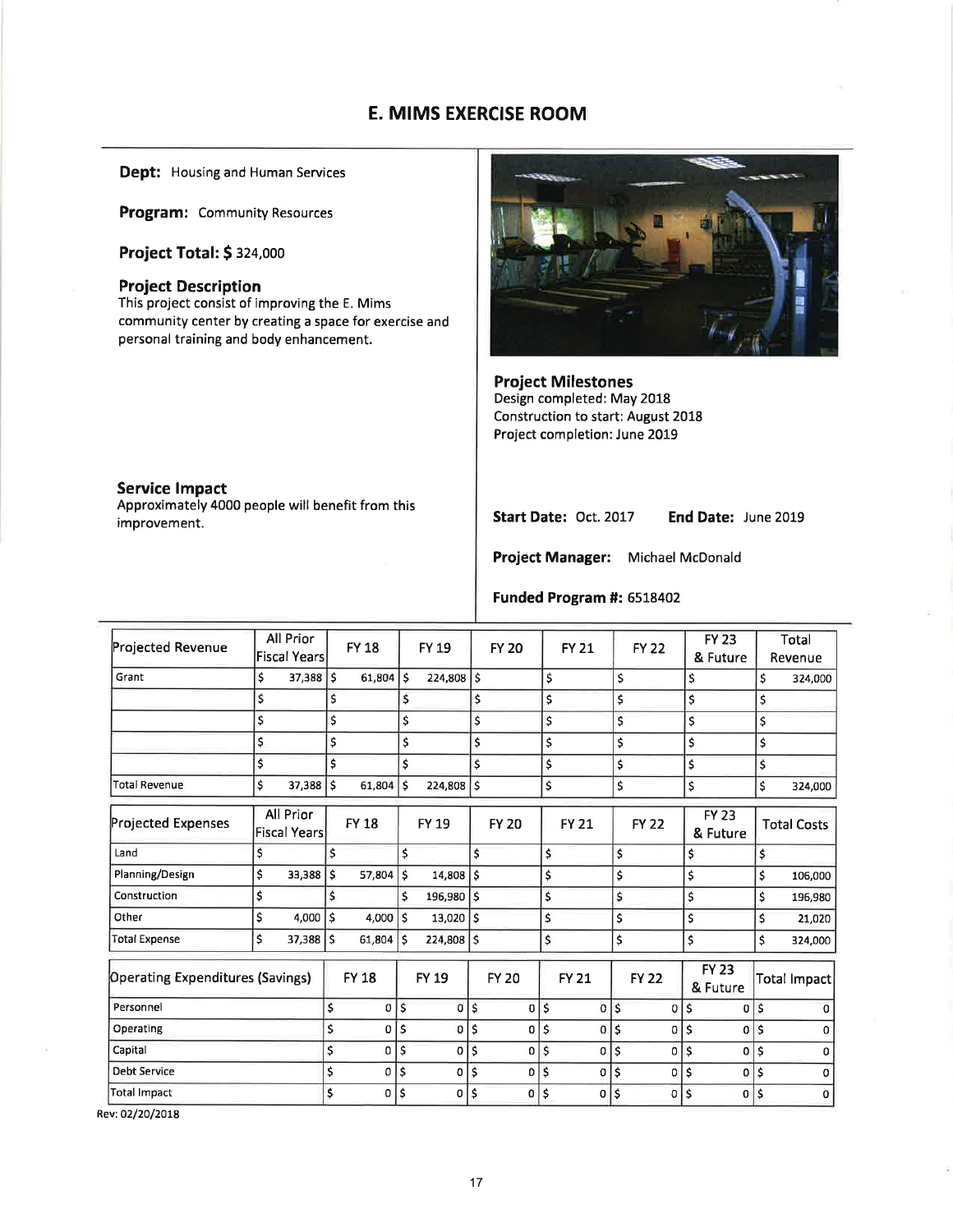# TROPICAL PARK LIGHTING

Dept: Housing and Human Services

Program: Community Resources

Project Total: \$ 150,000

#### Project Description

This project include strategic light in the Schoolhouse Green Way area to provide a safe environment for pedestrians.



Project Milestones Design completed: July 2018 Construction start: Oct 2018 Project completed : April 2019

#### Service lmpact

Approximately 3510 people will benefit from this improvement.

Start Date: Oct 2017 End Date: April 2019

Project Manager: Michael McDonald

## Funded Program #: 6532206

| All Prior<br><b>FY 23</b><br>Projected Revenue<br><b>FY 18</b><br>FY 19<br><b>FY 20</b><br><b>FY 21</b><br><b>FY 22</b><br><b>Fiscal Years</b><br>& Future<br>\$<br>\$<br>4,492<br>١\$<br>33,006 \$<br>\$<br>\$<br>112,502<br>Grant<br>\$<br>Ś<br>\$<br>\$<br>\$<br>\$<br>\$<br>\$<br>\$<br>\$<br>\$<br>\$<br>\$<br>\$<br>\$<br>\$<br>\$<br>\$<br>\$<br>\$<br>\$<br>\$<br>\$<br>\$<br>\$<br>\$<br>\$<br>Ś<br>\$<br>\$<br>\$<br>\$<br>\$<br>\$<br>\$<br>\$<br>33,006 \$<br>4,492<br>\$<br>\$<br>\$<br>\$<br><b>Total Revenue</b><br>112,502<br>\$<br>All Prior<br><b>FY 23</b><br>Projected Expenses<br><b>FY 18</b><br><b>FY 20</b><br>FY 19<br><b>FY 21</b><br><b>FY 22</b><br><b>Fiscal Years</b><br>& Future<br>\$<br>\$<br>\$<br>\$<br>\$<br>\$<br>\$<br>Land<br>\$<br>\$<br>\$<br>4,492<br>\$<br>\$<br>Planning/Design<br>Ś<br>33,006<br>$\mathsf{s}$<br>10,000<br>\$<br>\$<br>\$<br>\$<br>\$<br>\$<br>\$<br>\$<br>Construction<br>\$<br>\$<br>92,482<br>\$<br>\$<br>\$<br>\$<br>\$<br>10,020<br>\$<br>Other<br>١s<br>\$<br>\$<br>\$<br>\$<br>\$<br>4,492<br>\$<br>$112,502$ \$<br><b>Total Expense</b><br>$33,006$ \$<br>\$<br><b>FY 23</b><br>FY 19<br><b>Operating Expenditures (Savings)</b><br><b>FY 18</b><br><b>FY 20</b><br><b>FY 21</b><br><b>FY 22</b><br>& Future<br>\$<br>$\mathsf{S}$<br>\$<br>\$<br>\$<br>\$<br>Personnel<br>$\overline{0}$<br>$\mathbf{o}$<br>0<br>\$<br>0<br>0<br>0<br>\$<br>\$<br>Ś<br>\$<br>\$<br>Ś<br>\$<br>$\Omega$<br>Operating<br>0<br>0<br>0<br>0<br>0<br>\$<br>\$<br>\$<br>\$<br>\$<br>Capital<br>$\Omega$<br>\$<br>0<br>0<br>$\Omega$<br>\$<br>0<br>0<br>\$<br>\$<br>\$<br>\$<br><b>Debt Service</b><br>\$<br>\$<br>0<br>\$<br>$\bf{0}$<br>0<br>0<br>0<br>0 |              |  |   |   |         |         |         |         |   |   |   |                    |
|-----------------------------------------------------------------------------------------------------------------------------------------------------------------------------------------------------------------------------------------------------------------------------------------------------------------------------------------------------------------------------------------------------------------------------------------------------------------------------------------------------------------------------------------------------------------------------------------------------------------------------------------------------------------------------------------------------------------------------------------------------------------------------------------------------------------------------------------------------------------------------------------------------------------------------------------------------------------------------------------------------------------------------------------------------------------------------------------------------------------------------------------------------------------------------------------------------------------------------------------------------------------------------------------------------------------------------------------------------------------------------------------------------------------------------------------------------------------------------------------------------------------------------------------------------------------------------------------------------------------------------------------------------------------------------------------------------------|--------------|--|---|---|---------|---------|---------|---------|---|---|---|--------------------|
|                                                                                                                                                                                                                                                                                                                                                                                                                                                                                                                                                                                                                                                                                                                                                                                                                                                                                                                                                                                                                                                                                                                                                                                                                                                                                                                                                                                                                                                                                                                                                                                                                                                                                                           |              |  |   |   |         |         |         |         |   |   |   | Total<br>Revenue   |
|                                                                                                                                                                                                                                                                                                                                                                                                                                                                                                                                                                                                                                                                                                                                                                                                                                                                                                                                                                                                                                                                                                                                                                                                                                                                                                                                                                                                                                                                                                                                                                                                                                                                                                           |              |  |   |   |         |         |         |         |   |   |   | 150,000            |
|                                                                                                                                                                                                                                                                                                                                                                                                                                                                                                                                                                                                                                                                                                                                                                                                                                                                                                                                                                                                                                                                                                                                                                                                                                                                                                                                                                                                                                                                                                                                                                                                                                                                                                           |              |  |   |   |         |         |         |         |   |   |   |                    |
|                                                                                                                                                                                                                                                                                                                                                                                                                                                                                                                                                                                                                                                                                                                                                                                                                                                                                                                                                                                                                                                                                                                                                                                                                                                                                                                                                                                                                                                                                                                                                                                                                                                                                                           |              |  |   |   |         |         |         |         |   |   |   |                    |
|                                                                                                                                                                                                                                                                                                                                                                                                                                                                                                                                                                                                                                                                                                                                                                                                                                                                                                                                                                                                                                                                                                                                                                                                                                                                                                                                                                                                                                                                                                                                                                                                                                                                                                           |              |  |   |   |         |         |         |         |   |   |   |                    |
|                                                                                                                                                                                                                                                                                                                                                                                                                                                                                                                                                                                                                                                                                                                                                                                                                                                                                                                                                                                                                                                                                                                                                                                                                                                                                                                                                                                                                                                                                                                                                                                                                                                                                                           |              |  |   |   |         |         |         |         |   |   |   |                    |
|                                                                                                                                                                                                                                                                                                                                                                                                                                                                                                                                                                                                                                                                                                                                                                                                                                                                                                                                                                                                                                                                                                                                                                                                                                                                                                                                                                                                                                                                                                                                                                                                                                                                                                           |              |  |   |   |         |         |         |         |   |   |   | 150,000            |
|                                                                                                                                                                                                                                                                                                                                                                                                                                                                                                                                                                                                                                                                                                                                                                                                                                                                                                                                                                                                                                                                                                                                                                                                                                                                                                                                                                                                                                                                                                                                                                                                                                                                                                           |              |  |   |   |         |         |         |         |   |   |   | <b>Total Costs</b> |
|                                                                                                                                                                                                                                                                                                                                                                                                                                                                                                                                                                                                                                                                                                                                                                                                                                                                                                                                                                                                                                                                                                                                                                                                                                                                                                                                                                                                                                                                                                                                                                                                                                                                                                           |              |  |   |   |         |         |         |         |   |   |   |                    |
|                                                                                                                                                                                                                                                                                                                                                                                                                                                                                                                                                                                                                                                                                                                                                                                                                                                                                                                                                                                                                                                                                                                                                                                                                                                                                                                                                                                                                                                                                                                                                                                                                                                                                                           |              |  |   |   |         |         |         |         |   |   |   | 47,498             |
|                                                                                                                                                                                                                                                                                                                                                                                                                                                                                                                                                                                                                                                                                                                                                                                                                                                                                                                                                                                                                                                                                                                                                                                                                                                                                                                                                                                                                                                                                                                                                                                                                                                                                                           |              |  |   |   |         |         |         |         |   |   |   | 92,482             |
|                                                                                                                                                                                                                                                                                                                                                                                                                                                                                                                                                                                                                                                                                                                                                                                                                                                                                                                                                                                                                                                                                                                                                                                                                                                                                                                                                                                                                                                                                                                                                                                                                                                                                                           |              |  |   |   |         |         |         |         |   |   |   | 10,020             |
|                                                                                                                                                                                                                                                                                                                                                                                                                                                                                                                                                                                                                                                                                                                                                                                                                                                                                                                                                                                                                                                                                                                                                                                                                                                                                                                                                                                                                                                                                                                                                                                                                                                                                                           |              |  |   |   |         |         |         |         |   |   |   | 150,000            |
|                                                                                                                                                                                                                                                                                                                                                                                                                                                                                                                                                                                                                                                                                                                                                                                                                                                                                                                                                                                                                                                                                                                                                                                                                                                                                                                                                                                                                                                                                                                                                                                                                                                                                                           |              |  |   |   |         |         |         |         |   |   |   | Total Impact       |
|                                                                                                                                                                                                                                                                                                                                                                                                                                                                                                                                                                                                                                                                                                                                                                                                                                                                                                                                                                                                                                                                                                                                                                                                                                                                                                                                                                                                                                                                                                                                                                                                                                                                                                           |              |  |   |   |         |         |         |         |   |   |   | $\Omega$           |
|                                                                                                                                                                                                                                                                                                                                                                                                                                                                                                                                                                                                                                                                                                                                                                                                                                                                                                                                                                                                                                                                                                                                                                                                                                                                                                                                                                                                                                                                                                                                                                                                                                                                                                           |              |  |   |   |         |         |         |         |   |   |   | 0                  |
|                                                                                                                                                                                                                                                                                                                                                                                                                                                                                                                                                                                                                                                                                                                                                                                                                                                                                                                                                                                                                                                                                                                                                                                                                                                                                                                                                                                                                                                                                                                                                                                                                                                                                                           |              |  |   |   |         |         |         |         |   |   |   | 0                  |
|                                                                                                                                                                                                                                                                                                                                                                                                                                                                                                                                                                                                                                                                                                                                                                                                                                                                                                                                                                                                                                                                                                                                                                                                                                                                                                                                                                                                                                                                                                                                                                                                                                                                                                           |              |  |   |   |         |         |         |         |   |   |   | $\Omega$           |
|                                                                                                                                                                                                                                                                                                                                                                                                                                                                                                                                                                                                                                                                                                                                                                                                                                                                                                                                                                                                                                                                                                                                                                                                                                                                                                                                                                                                                                                                                                                                                                                                                                                                                                           | Total Impact |  | Ś | 0 | \$<br>0 | \$<br>0 | \$<br>0 | \$<br>0 | Ś | 0 | Ś | 0                  |

Rev: 02/20/2018